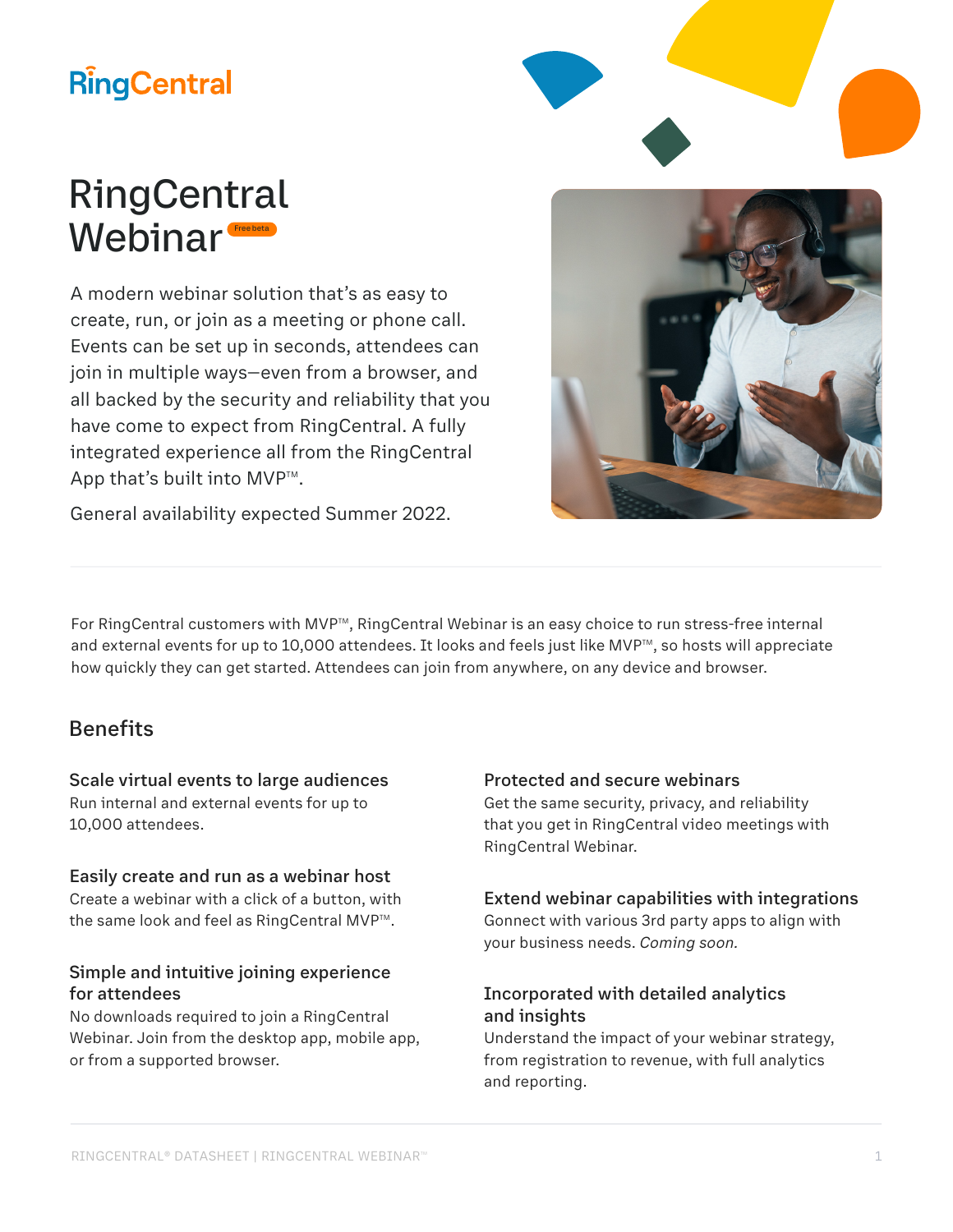# Key features

#### Facilitate Q&A and polls

Allow participants to ask and upvote questions and view answers. Hosts and panelists can also respond and tag questions for follow-up.

#### Add customizable branding on registration forms

Put your company's unique logo and design on registration forms so invitees know the webinar is from you.

#### Customize content on registration forms

Hosts can turn on/off registration and customize what questions are asked to gain information on registrants.

#### Easily record your webinars

Record your webinars automatically and easily share recordings. View recordings from any desktop or mobile browser, with no downloads required.

#### Spotlight the camera on your webinar hosts

Presenter is always highlighted so the audience can stay focused.

#### Practice backstage before the webinar

Rehearse, refine, and get prepared backstage before going live.

#### Set up the video view layout

Control how your audience is viewing your webinar through different settings to set the webinar view.

#### Choose a virtual background

Always look professional—pick a preset (or upload your own) background.

#### Enhance your meeting presentations

Use the presentation mode to overlay your camera over meeting content and present from preset backgrounds such as a newsroom or conference room.

#### Check webinar performance with quality of service analytics

Understand the impact of your webinar strategy, from registration to revenue, with full analytics and reporting.

## RingCentral Webinar: a familiar webinar experience for everyone

#### Presenter & moderator view:

Seamlessly present to your audience just like you would in a RingCentral video meeting. Engage with attendees through facilitating Q&A and ensure the webinar is run smoothly with various host controls.

#### Attendee view:

Participate in the webinar through the interactive Q&A and have your voice be heard.



![](_page_1_Picture_27.jpeg)